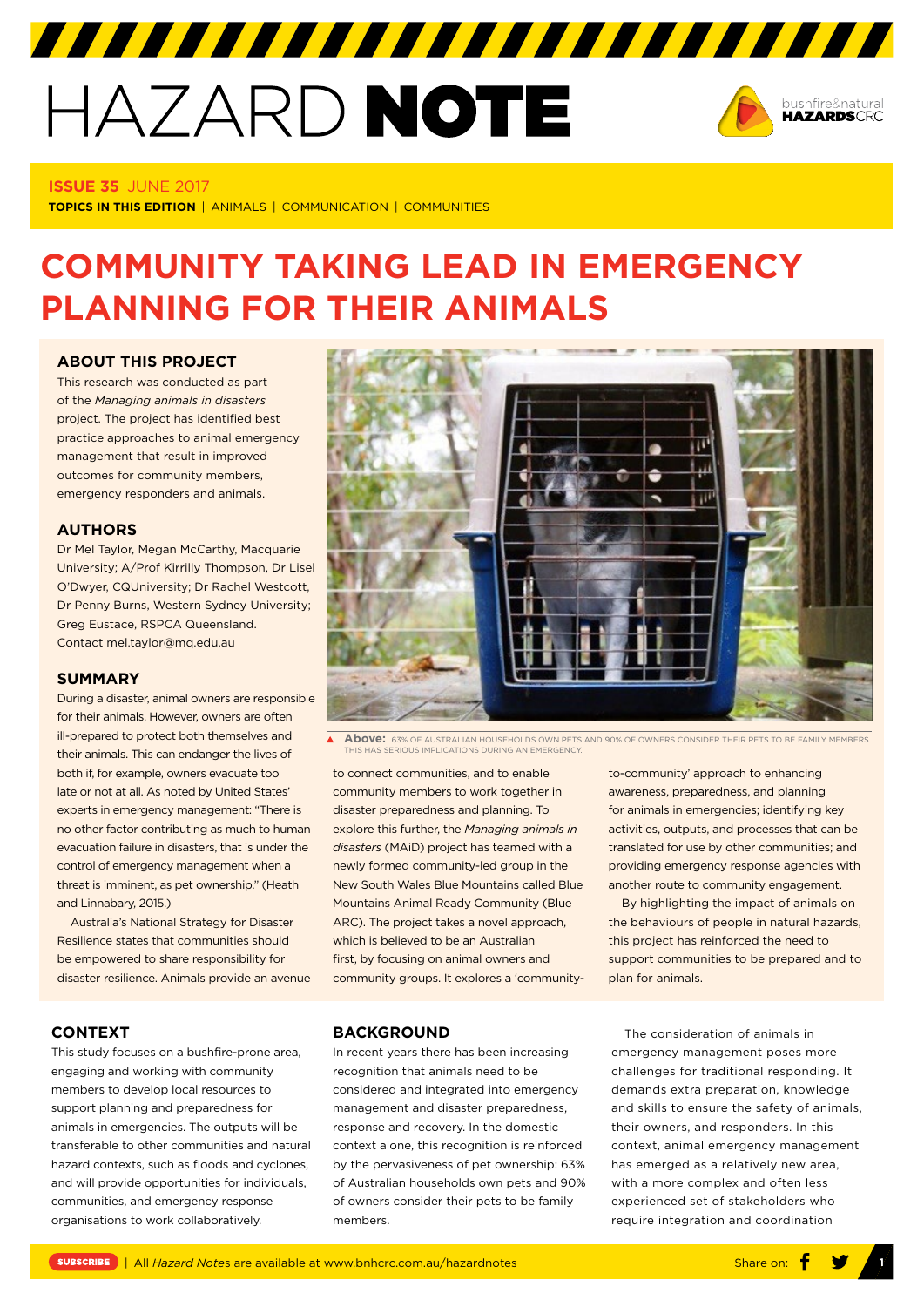

into emergency management policy and planning.

Most research in animal emergency management has emerged from the United States following extensive and widely reported animal-related challenges associated with Hurricane Katrina and subsequent natural hazards. Although animal owners in the US and Australia have much in common, emergency management and the typical scale of disasters are quite different, making translation of US research to Australia difficult.

The MAiD project has addressed the lack of Australian research by identifying challenges for end-users, studying the disaster experiences of animal owners and responders, and identified best practice approaches

#### **BUSHFIRE AND NATURAL HAZARDS CRC RESEARCH**

The MAiD team proposes animal emergency management as a novel way to engage animal owners to prepare for emergencies, to improve response compliance with official direction, and to improve the psychosocial outcomes for people after disasters. The Blue ARC study detailed in this *Hazard Note* identifies routes for engagement with, and within, communities to promote emergency planning and preparedness for animals (and their owners) and reinforce a community culture of shared responsibility.

This research builds on previous studies completed during the project that have revealed that emergency response organisations and other stakeholder groups face challenges and uncertainty in animal emergency management. These challenges include their responsibilities and role in the management and rescue of animals and in their interactions with, and management of, animal owners (Taylor *et al.*, 2015). Working with Blue ARC takes a novel approach to consider the perspectives and experiences of animal owners and community groups, and the role they can play in supporting themselves before, during and after an event. Different perspectives were explored within the Blue Mountains community, including individuals, animal interest groups, community groups (for example, neighbourhood centres), veterinarians and official response organisations.

The researchers conducted an online survey to understand the experiences and needs of the local community. The survey targeted:

• Residents living in or around the Blue Mountains, who either own, care for,



**Above:** THIS RESEARCH HAS REINFORCED THE NEED TO SUPPORT COMMUNITIES TO BE PREPARED AND TO PLAN FOR ANIMALS WHEN CONSIDERING THEIR EMERGENCY ARRANGEMENTS.

#### **END-USER STATEMENT**

This research has allowed us to man animal ownership, and to survey animal owners about their response arrangements in a disaster. We are seeing some more tailored tools and products for the industry as a result of this research, which will be a real blessing for what has been a bit of a wicked problem for emergency services in the past.

**– Andrew Richards, Manager Community Engagement, NSW State Emergency Service** 

and/or work with companion animals, livestock, and/or wildlife

- Previous residents of the Blue Mountains and surrounding areas who experienced an emergency event that impacted the animals in their care, and
- Anyone who was employed, or had a voluntary role, helping animals and/ or their owners during a previous emergency event in or around the Blue Mountains.

The survey was completed by 386 people between February and May 2017. It collected information that aimed to:

- Assess local community emergency preparedness for animals
- Learn about experiences and identify

issues that have occurred in previous emergencies regarding animals, and

• Identify local needs and gaps in preparing and planning for animals.

The researchers also interviewed representatives of emergency services, NGOs, and local stakeholders to discuss previous emergency events and local issues. As of June 2017, an audit of local veterinary services was also underway.

#### **RESEARCH OUTCOMES General preparedness**

The survey revealed that most respondents (82%) had considered what they would do in an emergency situation and of those, 70% had considered their animals in their emergency planning. However, combined, this only amounted to 57% of the sample overall being prepared in planning for their animals. Most planning was low level, that is, restricted to thinking about and discussing what to do in an emergency. Only one fifth of respondents felt 'very prepared' and had a written or well-rehearsed emergency plan. Only 47% knew with certainty where they would take their animals if they had to evacuate, and only 20% had asked a neighbour, nearby friend or family member if they would help evacuate their animals in their absence. As more than 50% of employed residents in the Blue Mountains commute away from the mountains for work, having this back-up support is extremely important.

Forty-nine per cent reported that they needed more information to be able to prepare and plan for their animals and 62% expected that emergency services would provide that information. Respondents relied more on emergency services for information than any other groups, including local veterinarians (58%), RSPCA (40%), social media (46%) or family and friends (44%). This reinforces why it is essential that emergency services engage with local communities in this area.

#### **Evacuees' experiences**

Those who evacuated with animals in a previous emergency reported a low level of planning beforehand. Emergency preparedness for animals is important as it can be time consuming and stressful for owners to search for items, such as a cat carrier, or consider where they can evacuate to with animals. As one respondent recalled during an evacuation: "*We could not access two cat carriers as they were in storage in garage. Police escorted us out and we had to leave immediately so we just put cats in the*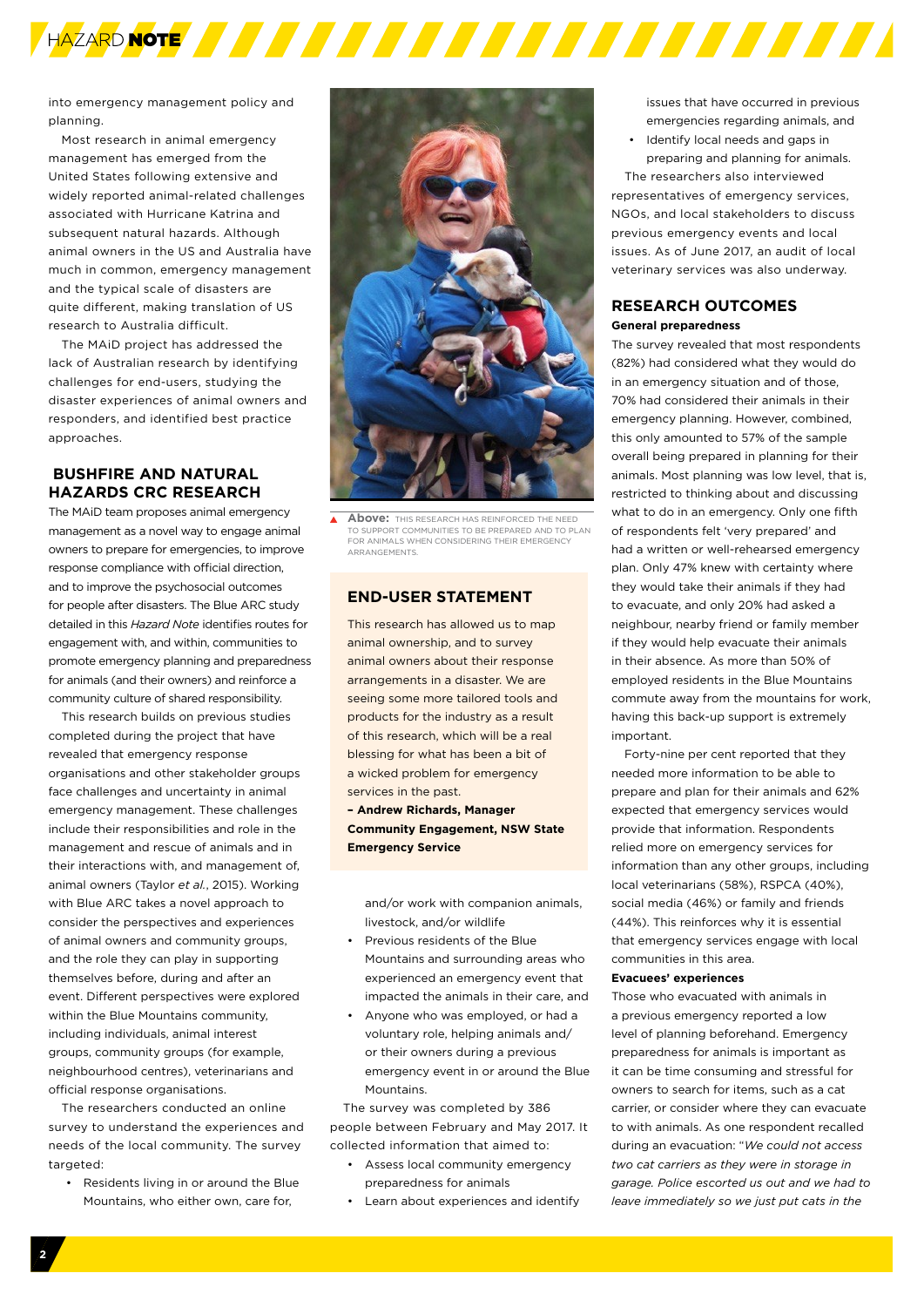



**Above:** SES PERSONNEL TRAINING FOR A HORSE RESCUE.

*car."* In contrast, another respondent valued being prepared for her animals: *"I always keep an emergency bag next to the door with food, water, bowls and blankets – reduced the stress enormously on the day knowing we could just scoop up the cat and go."*

Not all animals are equal. Residents reported having many animals with special needs, for example, behavioural or health issues. Residents also keep multiple animals of different species, which makes evacuation more complex. Although most respondents reported taking animals with them, some reported leaving a person behind to look after the animals, and others had to choose which animals to leave. This points to a need for advice on how to prepare for specific types of animals. As one resident who evacuated during the October 2013 bushfires reported: *"Worrying about the animals was one of the most stressful parts of the entire process for me."*

On reflection, many of those who experienced a disaster suggest that planning be done within the community, and include neighbours, family, and veterinarians. Being prepared and having community support can also assist with recovery. Seven per cent reported that their animals went missing or died, and reported that it had a significant impact on their recovery from the fires.

#### **HOW COULD THE RESEARCH BE USED?**

This research will inform the production of a community guide to establishing an Animal Ready Community (ARC; see Future Directions below).

The MAiD project has addressed gaps in evidence in Australian animal emergency management, moving from anecdotal knowledge to targeted studies. The project's audit of animal emergency management has provided a national overview of its status. The provision of an up-to-date evidence base enables end-users and stakeholders to make better informed decisions on planning and targeting of resources.

By highlighting the impact of animals on the behaviours of people in natural hazard emergencies, this project has reinforced the need to support communities to be prepared and to plan for animals. The researchers have identified the issues owners have encountered in a range of jurisdictional operational contexts and natural hazard events. By identifying the concerns and problems faced in preparedness, response, and recovery, this project has been providing emergency services and other stakeholders with information on priority community issues that can be addressed for the greatest

#### **BLUE MOUNTAINS EVACUEES' EXPERIENCES WITH ANIMALS**

*"The first time [we evacuated] I just took the dogs out and sat in the park with them. The second time we took the dogs and the cat and took the dogs to our daughters and the cat we temporarily put into board with a vet in Sydney. We had no options for the chickens, we had to leave them."*

*"I took two horses to a neighbour's house, around the corner. I then came home, loaded the other two horses and then went back to the neighbours where someone else offered to take the first two to the showground so we could get there in one trip. I left my dog at home with my husband."*

*"Rang Lithgow Vets and they found room for the cats. Did not know of anybody else that I could contact – information is scarce if you don't know where to get it from."*

gains in public and responder safety. These areas also provide pointers for emergency services as potential routes to engagement with communities.

In a high risk, fire-prone area such as the Blue Mountains, it is critical that the community is engaged in emergency preparedness and has a strong sense of shared responsibility for preparedness and planning. The MAiD collaboration with Blue ARC is providing a proof-of-concept approach to addressing animal emergency management with similar at-risk communities.

The benefits to CRC end-users of having a self-organised community in this area have been documented in case studies by another CRC project (Out of uniform: building community resilience through non-traditional emergency volunteering). In animal emergency management specifically, such initiatives can provide extra capacity and reach for emergency services. Such groups, with their broader community networks, can harness additional community capacity, including access to those with animal-specific handling skills.

The community is the end-user for the outputs from the collaboration with Blue ARC. Identified local barriers to community planning and preparedness for animals are now being discussed with local emergency